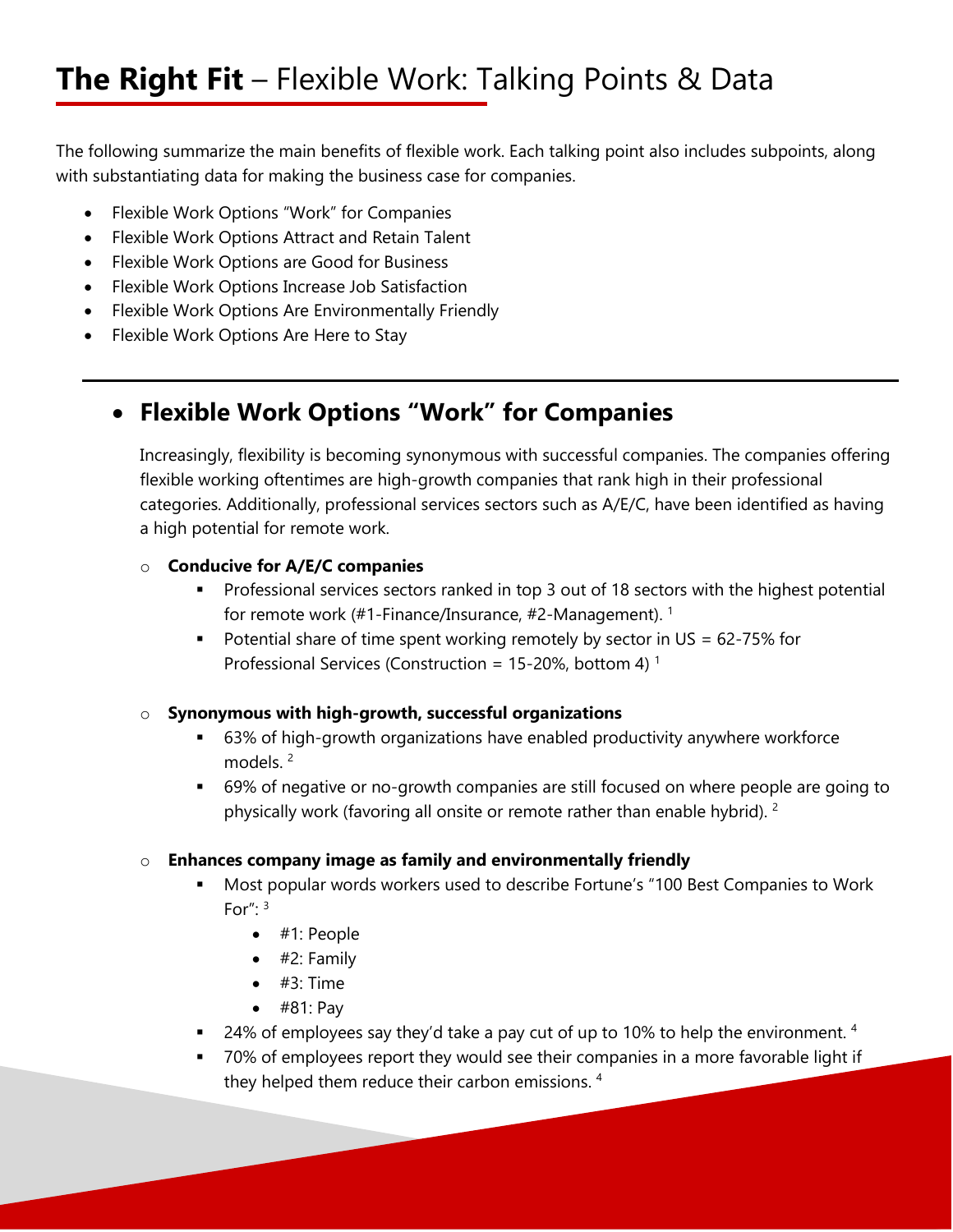### **Flexible Work Options Attract and Retain Talent**

Offering flexible work options is a benefit that ensures a business will keep attracting and retaining high quality employees; perks and benefits packages are some of the most common reasons why employees leave or don't pursue a job. In addition, flexible work options expand the talent pool and options for staffing.

### o **Improves recruitment**

- **2019 FlexJobs Survey: Most important factors when evaluating a job prospect:**  $5$
- **Flexible work options (69%)**
- Work schedule (67%)
- 2019 FlexJobs Survey: Work flexibility appeals to highly educated and experienced workers. 78% of respondents have at least a college degree: 69% having at least a bachelor's degree and 28% having a graduate degree. And in their professions, 33% are manager level or higher.<sup>5</sup>
- 2019 FlexJobs Survey: Offering flexible work options can help attract well-educated professionals with solid experience who come from a variety of backgrounds. 97% of respondents are interested in being a flexible worker in the long-term. 5
- Gen Y'ers are more difficult to recruit (as reported by 56% of hiring managers) and to retain (as reported by 64% of hiring managers), but they are particularly attracted to flexible work arrangements (rating among benefits as an 8 on a 10 scale for impact on overall job satisfaction). 4

### o **Expands the talent pool**

- Over 40% of employers are feeling the labor pinch; that will worsen as Boomers retire.  $4$
- Over 70% of employees report that the ability to telecommute will be somewhat-toextremely important in choosing their next job. 4
- Reduces geographic boundaries.  $4\overline{ }$
- **Provides access to disabled workers.**  $4$
- Offers an alternative that would have otherwise kept parents and senior caregivers out of the workforce. 4
- Offers geographic, socioeconomic, and cultural diversity that would not otherwise be possible. 4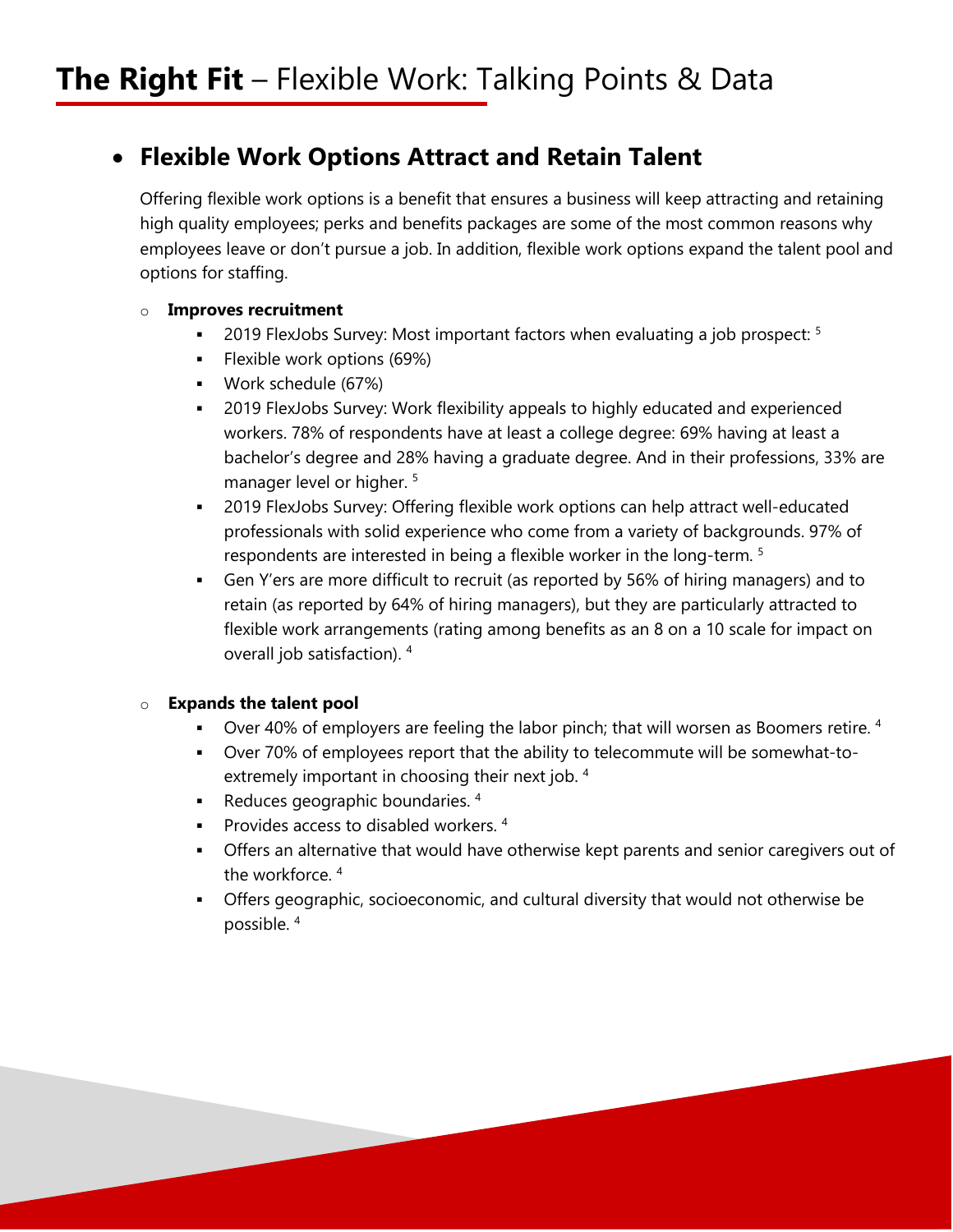### o **Reduces employee turnover**

- Losing a valued employee can cost an employer \$10,000 to \$30,000. Recruiting and training a new hire cost thousands. 4
- A 25% reduction in voluntary turnover, representing \$219,966 in savings  $6$
- <sup>27%</sup> of workers say that the ability to work from home is so important to them that they are willing to take a 10%-20% pay cut to work remotely.<sup>7</sup>
- 2019 FlexJobs Survey: 30% of workers have reported leaving a job because it did not offer flexible work options and 14% considered leaving a job but decided to stay despite the lack of work flexibility.<sup>5</sup>
- 2020 FlexJobs Survey: 81% of survey respondents say they would be more loyal to their employer if they had flexible work options. <sup>8</sup>
- 78% of managers think flexible working hours help retain and motivate important staff members.<sup>3</sup>
- 80% of employees consider telework a job perk.  $4\overline{ }$
- $14\%$  of Americans have changed jobs to shorten the commute.  $4\%$
- $\bullet$  46% of companies that allow telework say it has reduced attrition.  $4$
- 95% of employers say telework has a high impact on employee retention.<sup>4</sup>
- Almost half of employees feel their commute is getting worse; 70% of them feel their employers should take the lead in helping them solve the problem <sup>4</sup>
- 92% of employees are concerned with the high cost of fuel and 80% of them specifically cite the cost of commuting to work. 73% feel their employers should take the lead in helping them reduce their commuting costs.<sup>4</sup>
- $\blacksquare$  Two-thirds of employees would take another job to ease the commute.  $4$

### o **Slows the brain-drain due to retiring Boomers**

- 75% of retirees want to continue to work but they want the flexibility to enjoy their retirement. 4
- <sup>36%</sup> of retirees say the ability to work part-time rather than full-time, or to work from home would have encouraged them to keep working – even if it didn't provide health benefits or meant a temporarily reduced pension. 4
- <sup>38%</sup> of surveyed retirees indicated that being able to work seasonally or on an independent contractor basis would have encouraged them to delay retirement. 4
- T1% of retired workers who later decided to go back to work, originally retired because of a desire for more flexibility than their job offered. 4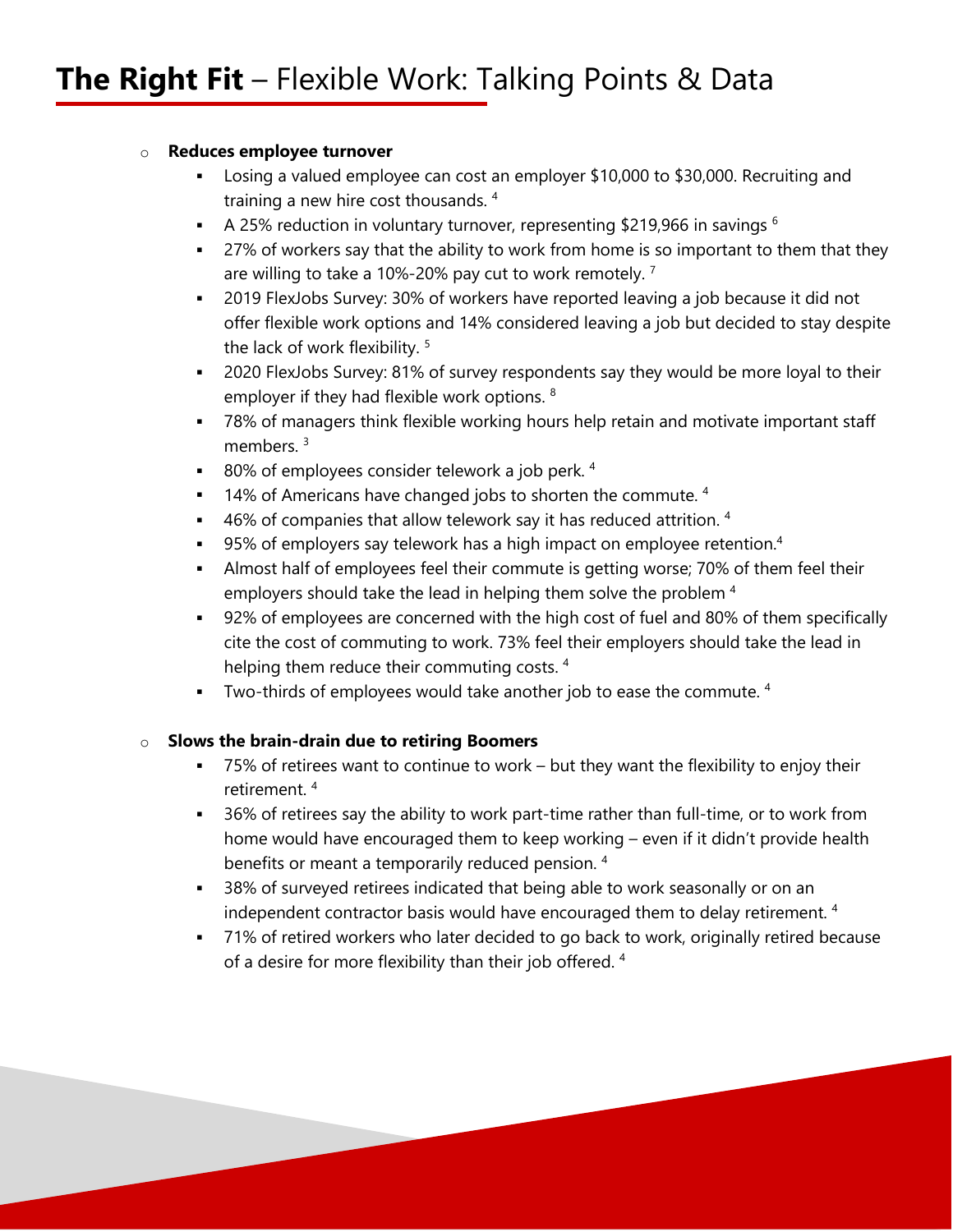### **Flexible Work Options are Good for Business**

Flexible work hours are a great perk - and free for an organization to offer. There are often tangible cost savings associated with lowering direct costs (e.g., fringe benefits) and indirect costs (e.g., rent) associated with the brick-and-mortar footprint. Additionally, flexible work models improve a company's return on investment in its employees, increase productivity and ensure continuity of operations, not just during the pandemic, but during any challenging times.

### o **Saves employers money (Indirect Costs)**

- Nearly six out of ten employers identify cost savings as a significant benefit to telecommuting.4
- Businesses lose  $$600$  billion a year in workplace distractions.<sup>4</sup>
- Average real estate savings with full-time telework is  $$10,000/emplove/year<sup>4</sup>$
- **•** Partial telework can offer real estate savings by instituting an office hoteling program.<sup>4</sup>
- **Offers inexpensive compliance with ADA for disabled workers.**<sup>4</sup>
- Examples:  $4$ 
	- IBM slashed real estate costs by \$50 million.
	- McKesson saves \$2 million a year.
	- Nortel estimates that they save \$100,000 per employee they don't have to relocate.
	- Sun Microsystems saves \$68 million a year in real estate costs.
	- FlexJobs real estate savings from having a 100% remote workforce (from 2007- 2018): \$1,066,500

### o **Saves employers money (Direct Costs)**

- For an employer, job sharing is the equivalent of full-time work without offering benefits.4
- 2019 FlexJobs Survey: 28% of respondents said they would take a 10% or 20% cut in pay; 21% are willing to forfeit vacation time; 16% said they would give up employer-matching retirement contributions. 5
- $\cdot$  36% of employees would choose telecommuting over a pay raise.<sup>3</sup>
- Examples:
	- FlexJobs transit subsidies savings from having a 100% remote workforce (from 2007-2018): \$105,740 6
	- Dow Chemical and Nortel save over 30% on non-real estate costs.<sup>4</sup>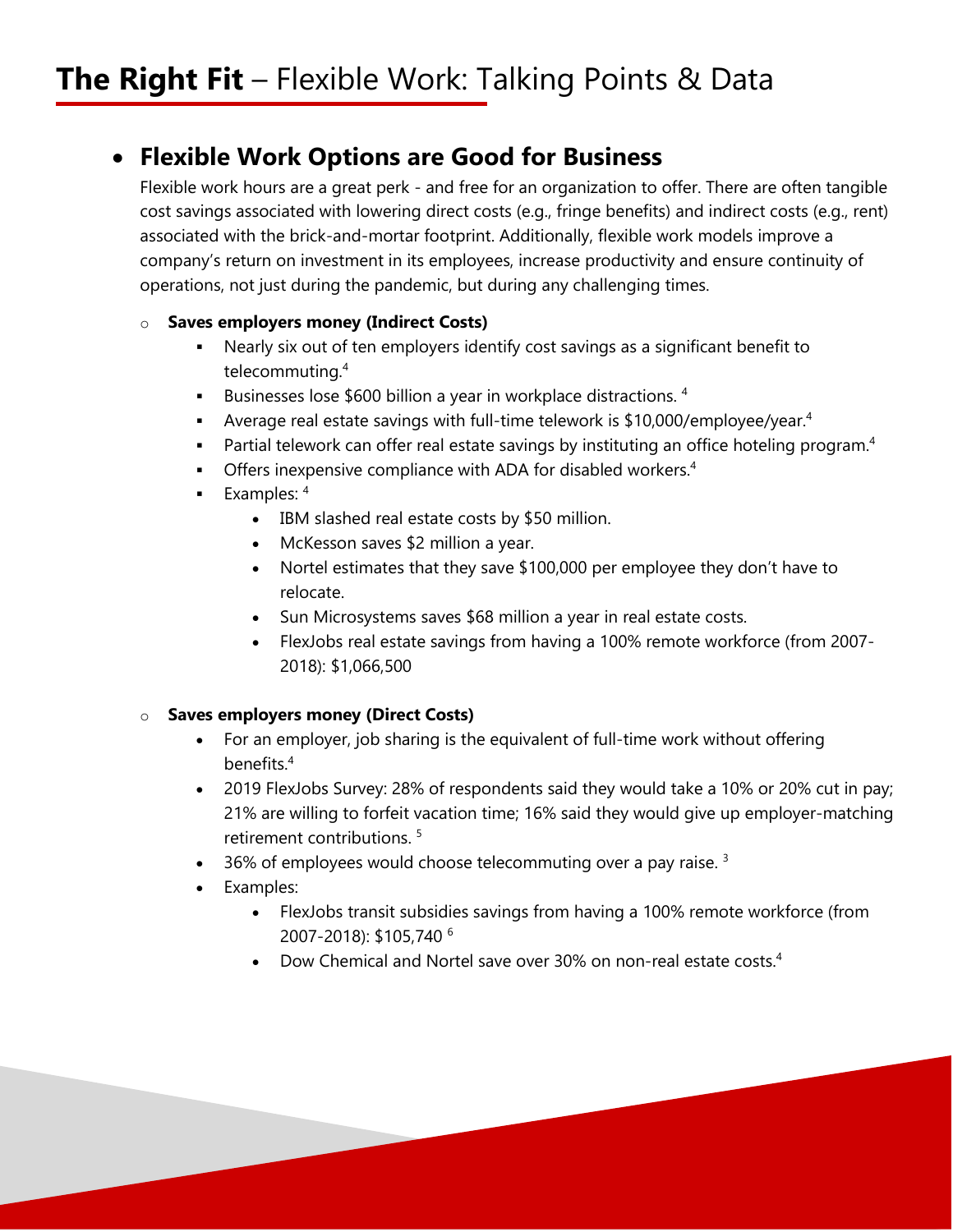### o **Reduces unscheduled absences**

- Unscheduled absences cost employers \$1,800/employee/year; that adds up to \$300 billion/year for U.S. companies.<sup>4</sup>
- 78% of employees who call in sick, really aren't. They do so because of family issues, personal needs, and stress.4
- Organizations that implemented remote work saw a 63% reduction in unscheduled absences.6
- FlexJobs impact from having a 100% remote workforce (from 2007-2018): 25% reduction in absenteeism. 6
- Feleworkers typically continue to work when they're sick (without infecting others).<sup>4</sup>
- Feleworkers return to work more quickly following surgery or medical issues.<sup>4</sup>
- Flexible hours allow teleworkers to run errands or schedule appointments without losing a full day.4

### o **Improves ROI for employers**

- 86% of telecommuters say they are more proactive in their home office  $3$
- $\bullet$  76% of telecommuters are more willing to put in extra time on work  $3$
- Flow of projects may increase when maximizing employee satisfaction and productivity  $9$
- **Can extend hours of operation for customer service or technical support**  $9$
- $\blacksquare$  Cuts down on wasted meetings  $4\blacksquare$ 
	- Asynchronous communications allow people to communicate more efficiently.
	- Web-based meetings are better-planned and more apt to stay on message.
- Increases collaboration 4
	- Once telework technologies are in place, employees and contractors can work together without regard to logistics. This substantially increases collaboration options.
- Several states, including Virginia, Georgia, and Oregon offer financial incentives for businesses to adopt telework. Other states including Arizona, Vermont, Washington, and Connecticut offer free training to encourage companies to give it a try.4
- **Examples:** 
	- Sun Microsystems' experience suggests that employees spend 60% of the commuting time they save performing work for the company.4
	- AT&T workers work five more hours at home than their office workers.<sup>4</sup>
	- FlexJobs metrics from having a 100% remote workforce (from 2007-2018): The equivalent number of workdays saved for each team member yearly by not commuting at average frequency/length is 22.9 days and at extreme is 72.2 days 6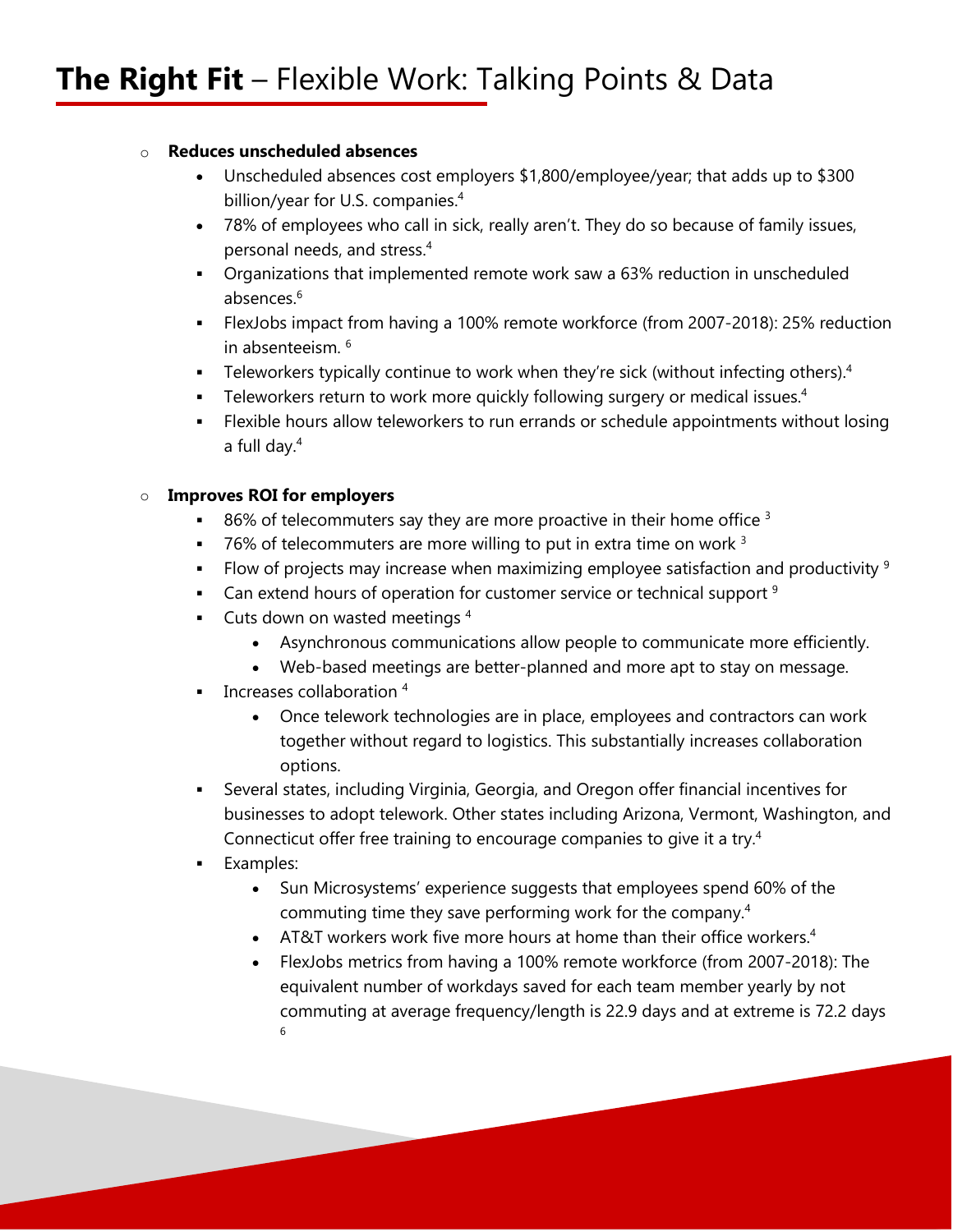### o **Increases Productivity**

- By allowing workers to pick when they work, businesses can take advantage of each individual's most productive hours.
- Flexible schedules can mean avoiding rush hour and gaining productivity.
- Remote working minimizes time spent commuting, thus increasing productive hours.
- **Part-time positions can help increase productivity.**
- Research shows that remote workers are 35% to 40% more productive than their inoffice counterparts.<sup>7</sup>
- Among performance-based remote work statistics in 2020, 94% of surveyed employers report that company productivity has been the same (67%) or higher (27%) since employees started working from home during the pandemic.<sup>7</sup>
- 49% of working mothers and 50% of working fathers say they are more productive working from home.<sup>7</sup>
- In a Boston Consulting Group study, 75% of employees working remotely report being able to maintain or improve productivity on their individual tasks, and 51% say the same about collaborative tasks.<sup>7</sup>
- How Remote Work Affects Productivity: (2019 FlexJobs Survey)<sup>5</sup>
	- 65% of respondents think they would be more productive working from home than working in a traditional office environment due to fewer distractions (74%), fewer interruptions from colleagues (72%), reduced stress from commuting (70%), and minimal office politics (64%).
	- Probably about the same productivity (32%)
	- Less productive in a home office (3%)
- 2019 FlexJobs Survey: Only 8% of respondents said the office during work hours is where they're most productive.<sup>5</sup>
- 2020 FlexJobs Survey: 51% of survey respondents indicate that they have been more productive working from home during COVID-19, and 95% of respondents say productivity has been higher or the same while working remotely. 8
	- Top reasons respondents gave for their increased productivity include:
		- **Fewer interruptions (68%)**
		- **More focused time (63%)**
		- Quieter work environment (68%)
		- **More comfortable workplace (66%)**
		- Avoiding office politics (55%)
- Working from home results in a 10-20% increase in employee productivity<sup>3</sup>
- Over two-thirds of employers' report increased productivity among their telecommuters. 4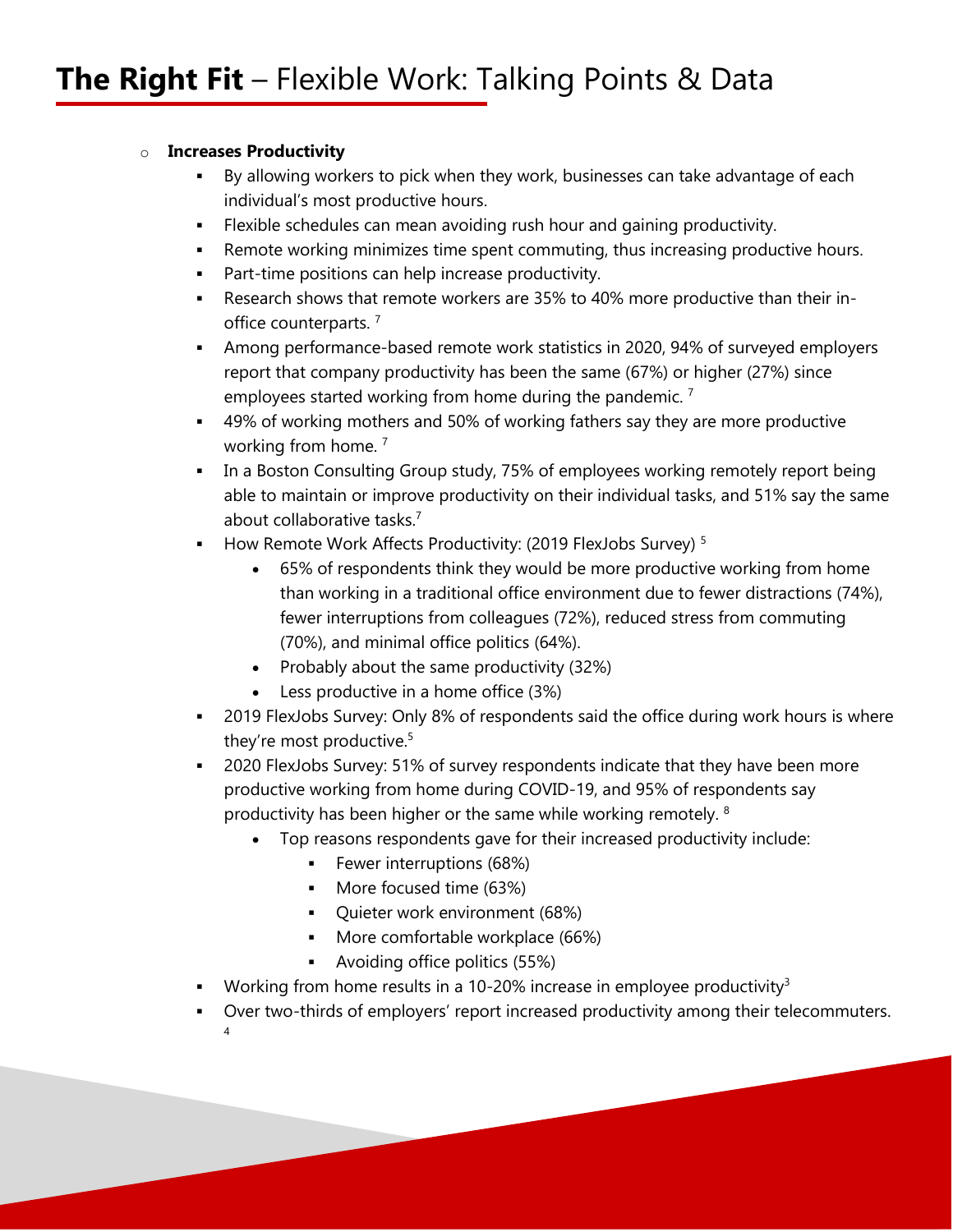- A Stanford study found a 13% improvement in performance when employees worked from home. And 32% of managers say that remote work during the pandemic increased productivity. 10
- More employee respondents say they're more productive now than they were before the pandemic (34% vs. 28%). And more executives agree: over half (52%) say average employee productivity has improved vs. 44% who said the same in June. <sup>11</sup>
- **Examples:** 
	- Best Buy, British Telecom, Dow Chemical, and many others show that teleworkers are 35-40% more productive. 4
	- JD Edwards teleworkers are 20-25% more productive than their office counterparts. 4
	- American Express workers produced 43% more than their office-based counterparts. 4
	- Compaq increased productivity 15-45%. 4
	- FlexJobs metrics from having a 100% remote workforce (from 2007-2018): An increase in productivity of 15% on average, representing a savings of \$3,546,113 6

### o **Ensures continuity of operations**

- Three-quarters of teleworkers say they could continue to work in the event of a disaster compared with just 28% of non-teleworkers. 4
- **Examples:** 
	- FlexJobs continuity of operations savings from having a 100% remote workforce (from 2007-2018): \$108,944 6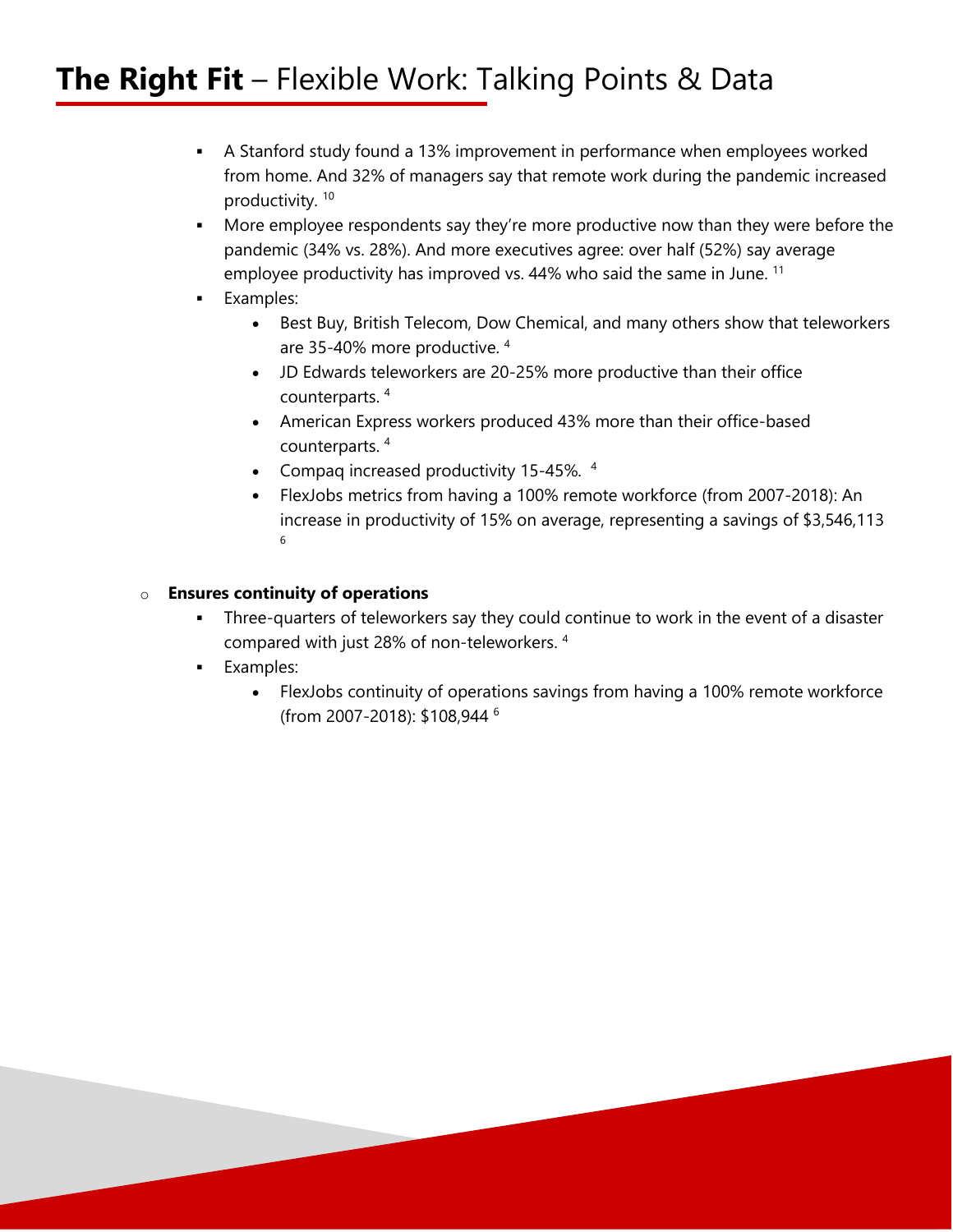### **Flexible Work Options Increase Job Satisfaction**

Built-in flexibility reduces employee burnout and improves work-life balance, leading to increased job satisfaction. People are sick of the rat-race, eager to take control of their lives, and desperate to find a balance between work and life. Flexible work models empower employees by increasing their feeling of personal control over their schedule and work environment. Empowerment appeals to the entrepreneurial spirit and a renewed sense of health and vigor on the job - which is good for employees and businesses alike.

### o **Boosts employee morale and happiness**

- Despite a tumultuous year in 2020, remote workers report a Workforce Happiness Index of 75 out of 100, compared to 71 for in-office employees<sup>7</sup>
- Federal Employee Engagement cited as a measure of morale rose from a score of 68 in 2019 to 72 in 2021 (after a 56% increase in teleworking), despite that 48 percent of the more than 600,000 federal workers who responded the survey last fall said their work demands increased somewhat or greatly because of the pandemic. 12

### o **Leads to better mental health**

- In a survey with Mental Health America, FlexJobs found that respondents with flexible work options (including remote work) report better mental health. In fact, employees without access to flexible work are nearly two times more likely to have poor or very poor mental health. 7
- Of those who do have flexible work options, 48% say their work-life balance is excellent or very good, and 54% have the emotional support they need at work, compared to 36% and 45% for respondents without flexible work.<sup>7</sup>
- 2019 FlexJobs Survey: 44% said a job with flexibility would have a "huge improvement" on their overall quality of life, and 53% said it would have a "positive impact." 5
- 2019 FlexJobs Survey: 78% of people said having a flexible job would allow them to be healthier (eat better, exercise more, etc.), and 86% said they'd be less stressed. <sup>5</sup>
- Telecommuter's report having 25% less stress  $3$
- $\cdot$  80% say they maintain a better work-life balance by telecommuting 3
- Happier employees: 60% of employees reported an improved work-life balance after ditching the commute and working from home.<sup>10</sup>
- 92% of people state that having a flexible job would help them take better care of their mental health, reduce stress, and overall become happier.<sup>13</sup>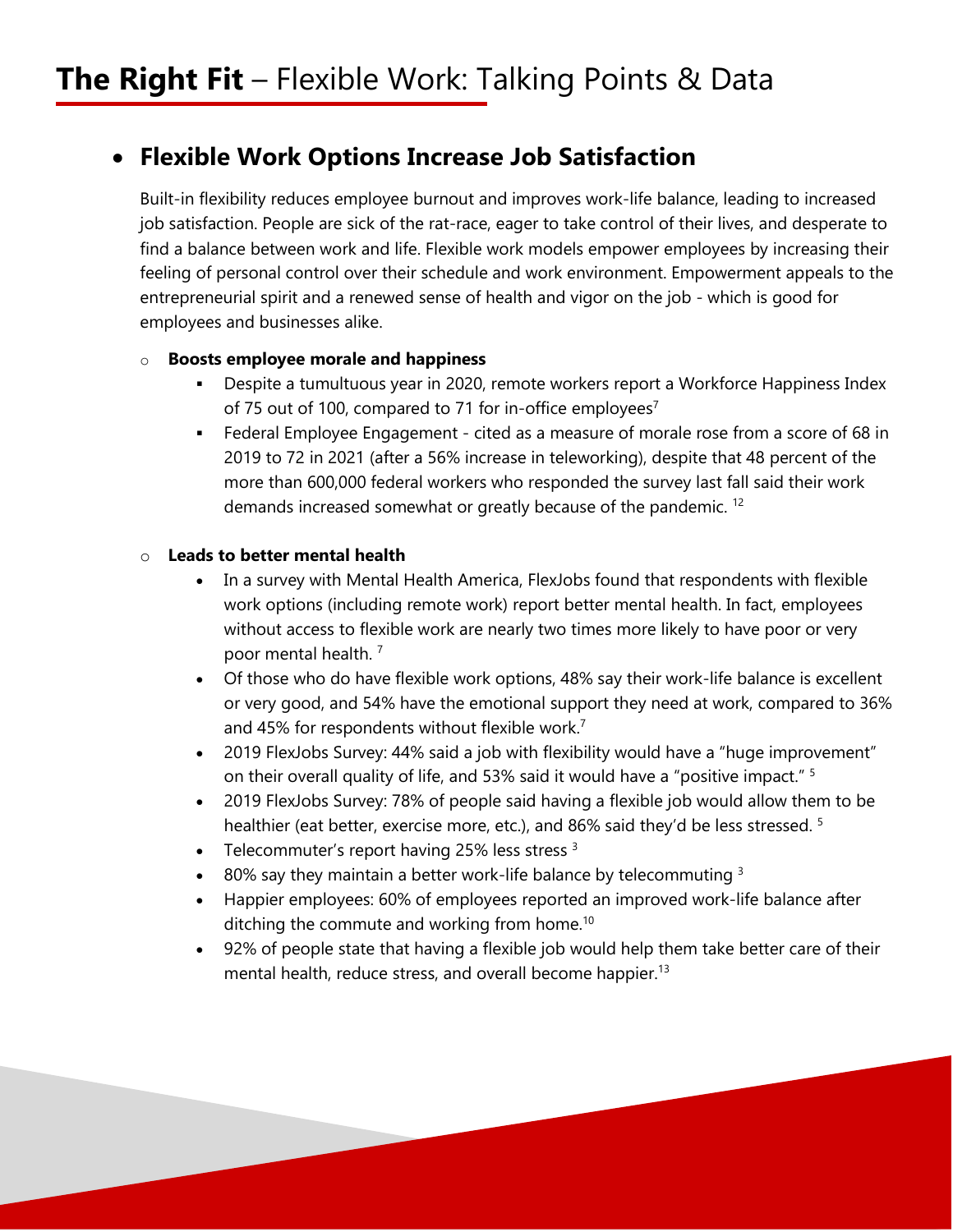### o **Improves employee engagement and commitment**

- Remote employees are more likely to report being satisfied with their jobs than officebased workers (57% vs. 50%) $<sup>7</sup>$ </sup>
- All in all, those working from home reported more positive measurements on almost every question related to job satisfaction<sup>7</sup>
- 85% of people who feel they can be productive everywhere say that they plan to stay with their company for a long time.<sup>2</sup>

## **Flexible Work Options Are Environmentally Friendly**

For companies that are environmentally conscious, providing flexible work options allows them to play a part in significantly reducing negative impacts to the environment from commuting and energy consumption.

### o **Reduces greenhouse gas emissions and improves air quality**

- When 3.9 million employees work from home at least half time, they reduce greenhouse gas emissions by the equivalent of taking more than 600,000 cars off the road for an entire year. Considering that 1 in 4 Americans are expected to work remotely in 2021 (approximately 39 million), that number jumps to 6,000,000 cars. With an estimated 13 to 27 million people working from home in coming years, remote work could reduce commuting miles by 70 to 140 billion every year! 7
- Every day of telecommuting saves 423,000 tons of greenhouse gas the equivalent of taking 77,000 cars off the road for a year  $3$
- **Examples:** 
	- Sun Microsystems reported that its 24,000 U.S. employees participating in the Open Work Program avoided producing 32,000 metric tons of CO2 last year by driving less often to and from work.4
	- FlexJobs metrics from having a 100% remote workforce (from 2007-2018):  $6$ 
		- Total air quality savings: 50.49 metric tons (4.59 metric tons per year)
			- Total greenhouse gas savings: 4,818 metric tons (438 metric tons per year) (equivalent of taking 75 cars off the road for a year)

### o **Savings on gas, oil, and energy**

- 80% of workers in the US get to work by driving alone in a car  $3$
- 50 million teleworkers could save 587 million barrels of oil equivalent to 74% of US gulf imports $3$
- Office equipment energy consumption rate is twice that of home office equipment energy consumption. 4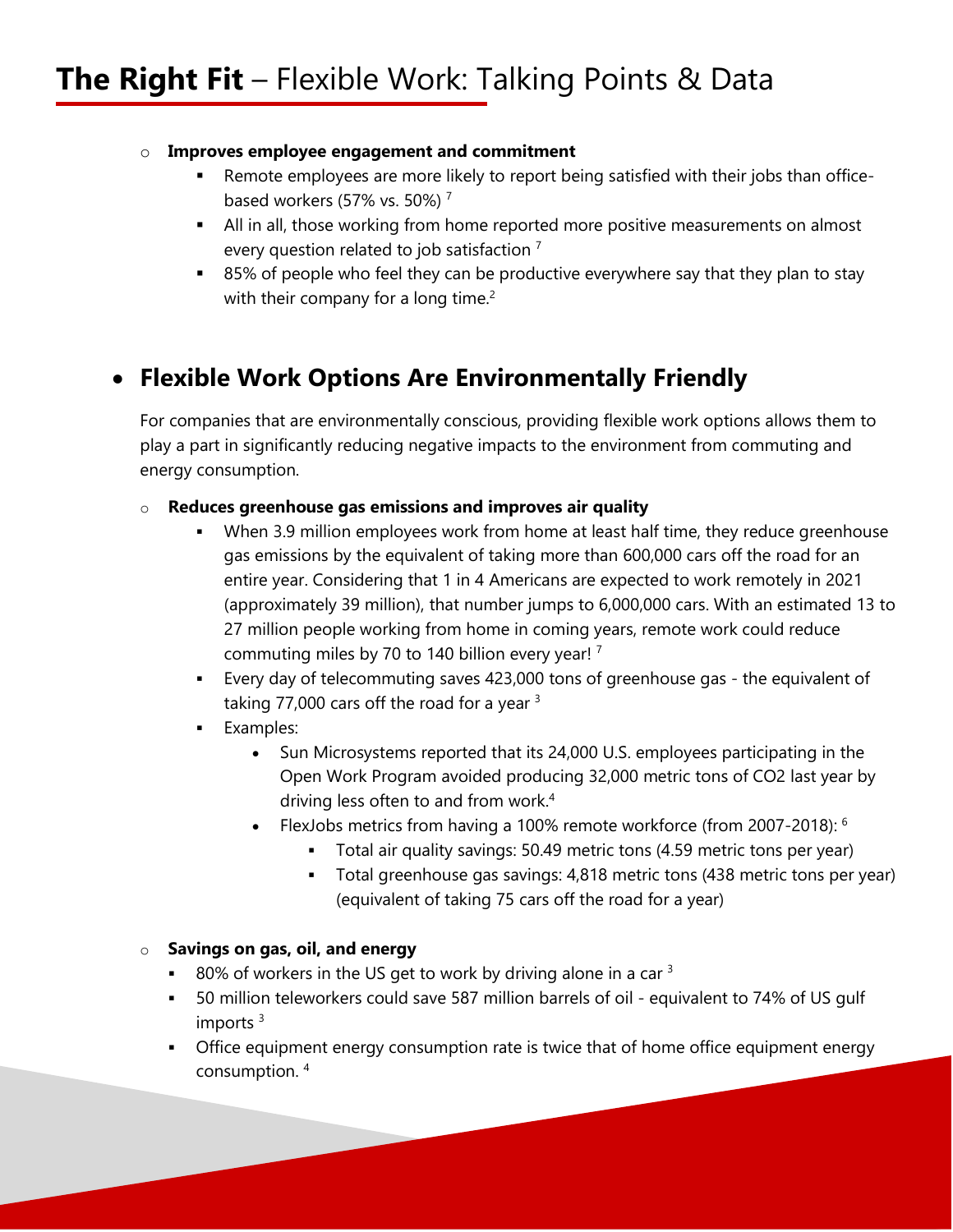- **Examples:** 
	- FlexJobs metrics from having a 100% remote workforce (from 2007-2018): 6
		- Vehicle miles not traveled: 952,198
		- Vehicle trips avoided: 64,075
		- Gas savings: 46,906 gallons
		- Oil savings: 2,393 barrels

## **Flexible Work Options Are Here to Stay**

Millions of previously office-bound employees started working from home when COVID-19 took the world by storm. Although the sudden switch wasn't without its roadblocks, the benefits of working from home have become apparent to even the biggest skeptics. So much so that many companies are incorporating remote work into their long-term plans. The pandemic was, in many ways, the tipping point for remote and flexible work.

### o **Increased desire for flexible work options**

- $\blacksquare$  Two-thirds of people want to work from home.<sup>4</sup>
- A majority of workers (83%) prefer a hybrid work model, but a variety of factors influence their ability to thrive, whether they're onsite or off.<sup>2</sup>
- 65% of respondents report wanting to be full-time remote employee's post-pandemic, and 31% want a hybrid remote work environment—that's 96% who desire some form of remote work.7
- <sup>25-30%</sup> of the entire U.S. workforce will be working from home several days a week by the end of  $2021$ <sup>10</sup>
- Less than one in five executives say they want to return to the office as it was prepandemic. The rest are grappling with how widely to extend remote work options, with just 13% of executives prepared to let go of the office for good. Meanwhile, 87% of employees say the office is important for collaborating with team members and building relationships — their top-rated needs for the office.  $11$
- Over half of employees (55%) would prefer to be remote at least three days a week.  $11$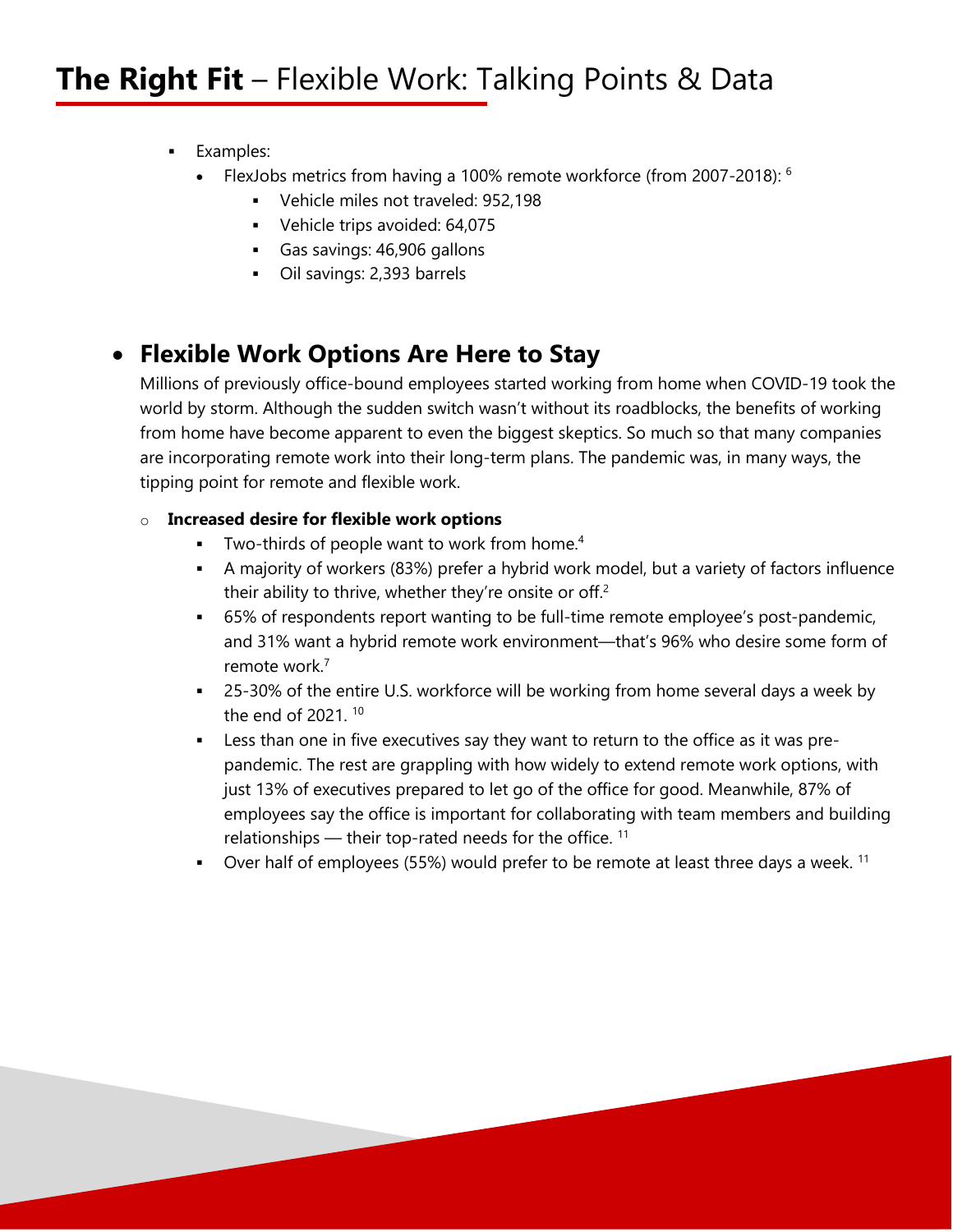### o **Relevant, long-term work model**

- According to Upwork, 41.8% of the American workforce continues to work remotely. Although an estimated 26.7% will still be working from home through 2021, 36.2 million Americans (22% of the workforce) will be working remotely by 2025. This is a staggering 87% increase from the number of remote workers prior to the pandemic!<sup>7</sup>
- FlexJobs 2020 Survey: Thanks to the better work-life balance, 65% of respondents want to become full-time remote employees post-pandemic, while 31% would prefer a hybrid work arrangement, with some of the days at home and some of the days in the office. <sup>8</sup>
- 82% of hiring managers anticipate their workforce being more remote in the future than pre-COVID, with nearly half (47%) saying they'll let employees work remotely full-time <sup>10</sup>
- The largest employer in the U.S. (government) is set to embrace remote and hybrid work on a permanent basis for many of its workers. 14
- A Gartner survey of company leaders found that 80% plan to allow employees to work remotely at least part of the time after the pandemic, and 47% will allow employees to work from home full-time. In a PwC survey of 669 CEOs, 78% agree that remote collaboration is here to stay for the long-term. 7
- FlexJobs 2020 Survey: 61% of workers review remote work more positively and why 50% also say their employer views remote work favorably now. 8
- The shift in positive attitudes toward remote work is evident: 83% of employers now say the shift to remote work has been successful for their company, compared to 73% 15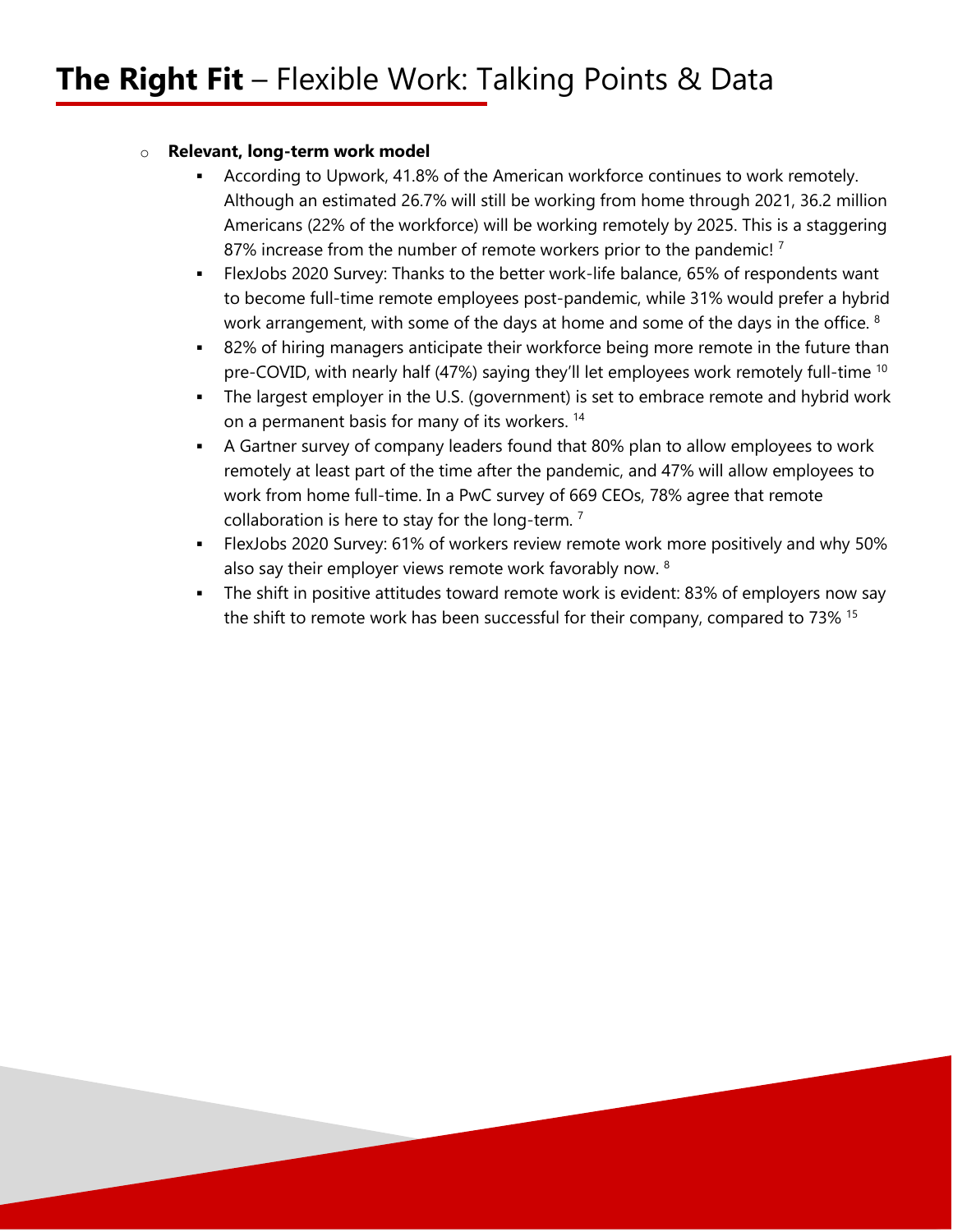### **Specific to Firm Size**

- o In general, the largest firms (more than 500 employees) and the smallest firms (fewer than 10 employees) offer the most flexibility benefits; however, the types of benefits offered are different. 16
- o Overall, respondents from mid-sized firms (10-250 employees) report the lowest percentages of schedule flexibility and remote work opportunities.<sup>16</sup>
- o Firms with fewer than 10 employees are more likely to offer schedule flexibility over pay. 75% of respondents from these firms report being offered daily schedule flexibility, and 46-58% of small firms offer weekly schedule flexibility, such as the opportunity to work four, 10-hour days. (NCSEA 2018 Study Report) 16
- o Small firms are equally likely to offer location flexibility (the ability to work remotely) as large firms. 50% of respondents from these sized firms report having the option to work remotely. (NCSEA 2018 Study Report) 16